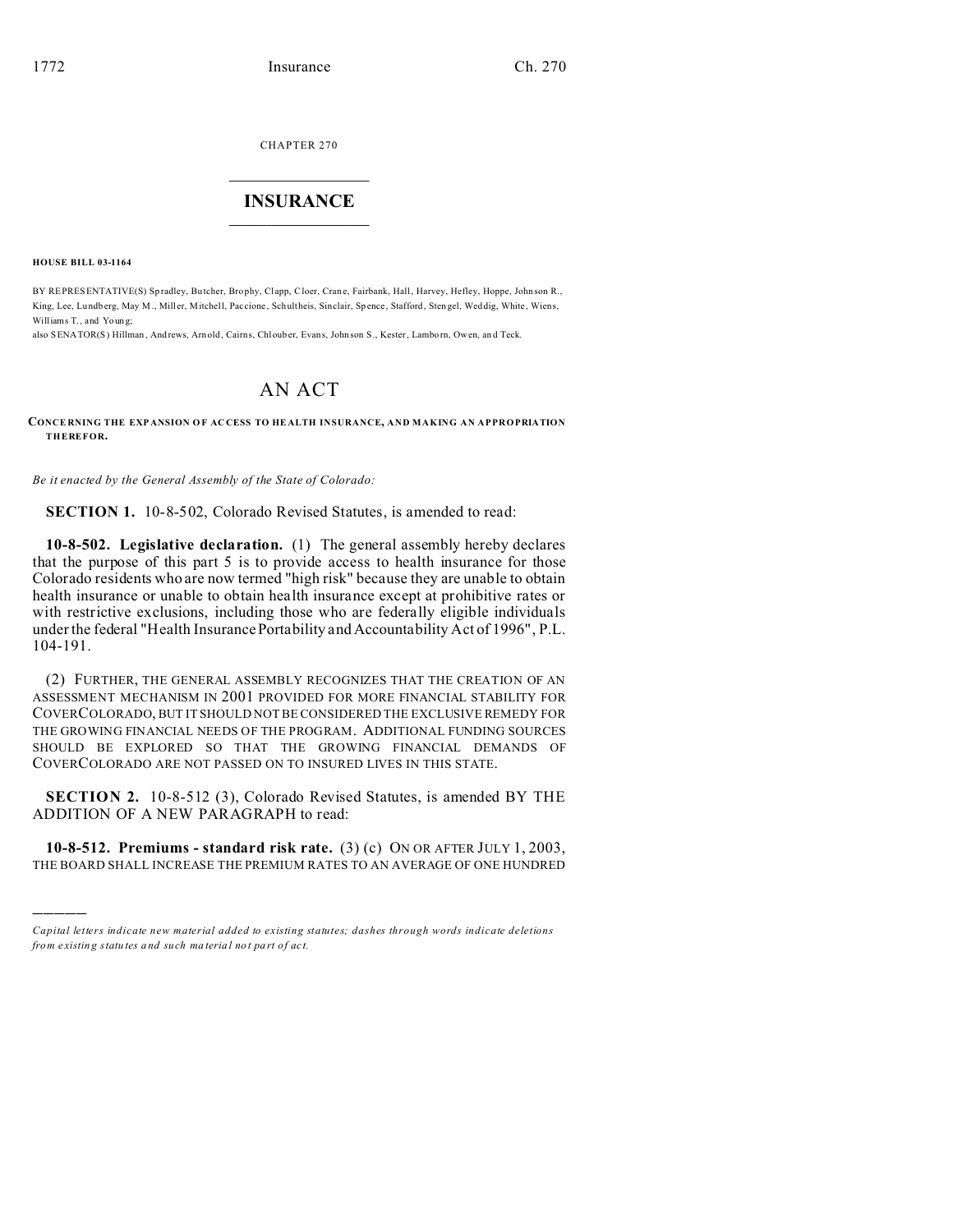FIFTY PERCENT OF THE STANDARD RISK RATE ESTABLISHED PURSUANT TO SUBSECTION (2) OF THIS SECTION AND CONSIDER A REDUCTION IN BENEFITS PROVIDED TO ENROLLEES IN THE PROGRAM BEFORE THE BOARD ESTABLISHES ANY ASSESSMENT PURSUANT TO SECTION 10-8-530 (1.5).

**SECTION 3.** 10-8-530 (1.5), Colorado Revised Statutes, is amended BY THE ADDITION OF A NEW PARAGRAPH to read:

**10-8-530. Funding of program - repeal.** (1.5) (g.5) (I) THE BOARD MAY INCLUDE IN THE SPECIAL FEES ASSESSED AGAINST INSURERS PURSUANT TO THIS SUBSECTION (1.5) A ONE-TIME EXPENSE FOR THE ACTUARIAL STUDY REQUIRED PURSUANT TO SECTION 10-8-533.

(II) THIS PARAGRAPH (g.5) IS REPEALED, EFFECTIVE MARCH 1, 2004.

**SECTION 4.** Part 5 of article 8 of title 10, Colorado Revised Statutes, is amended BY THE ADDITION OF A NEW SECTION to read:

**10-8-533. Evaluation of ceding risk to CoverColorado - repeal.** (1) THE BOARD, IN CONSULTATION WITH THE COMMISSIONER, SHALL CONDUCT AN ACTUARIAL STUDY TO DETERMINE THE IMPACTS OF SMALL EMPLOYER CARRIERS CEDING A BUSINESS GROUP OF ONE THAT IS PRESUMPTIVELYELIGIBLE TO THE PROGRAM AND THE PROGRAM ACTING AS A REINSURANCE MECHANISM FOR SUCH CEDED RISK. THE EVALUATION SHALL INCLUDE THE ADMINISTRATIVE COSTS TO THE PROGRAM AND SMALL EMPLOYER CARRIERS, THE EFFECT OF CEDING THIS RISK ON THE SMALL EMPLOYER HEALTH INSURANCE MARKET, AND THE IMPACT ON THE ASSESSMENT PAID BY INSURERS AS A RESULT OF CEDING SUCH RISK. THE BOARD SHALL REPORT TO THE BUSINESS AFFAIRS AND LABOR COMMITTEES OF THE HOUSE OF REPRESENTATIVES AND THE SENATE CONCERNING THIS EVALUATION NO LATER THAN FEBRUARY 1, 2004.

(2) THIS SECTION IS REPEALED, EFFECTIVE MARCH 1, 2004.

**SECTION 5.** 10-8-601.5 (1) (a) (IV), Colorado Revised Statutes, is amended to read:

**10-8-601.5. Applicability and scope.** (1) (a) Except as provided in paragraphs (b), (c), and (c.5) of this subsection (1), this article and article 16 of this title shall apply to any health benefit plan that provides coverage to the employees of a small employer in this state if any of the following conditions are met:

(IV) The plan is marketed to individual employees through an employer or at a place of business, except as otherwise allowed by rule. The division of insurance shall promulgate a rule by December 31, 1995, to allow, WITH THE PERMISSION OF OR AT THE REQUEST OF THE EMPLOYER:

(A) Agents to market health benefit plans through an employer or at an employer's place of business with the permission of or at the request of the employer, to such employer's ineligible employees;

(B) SMALL EMPLOYER CARRIERS TO MARKET INDIVIDUAL HEALTH BENEFIT PLANS THROUGH AN EMPLOYER OR AT AN EMPLOYER'S PLACE OF BUSINESS WHEN THE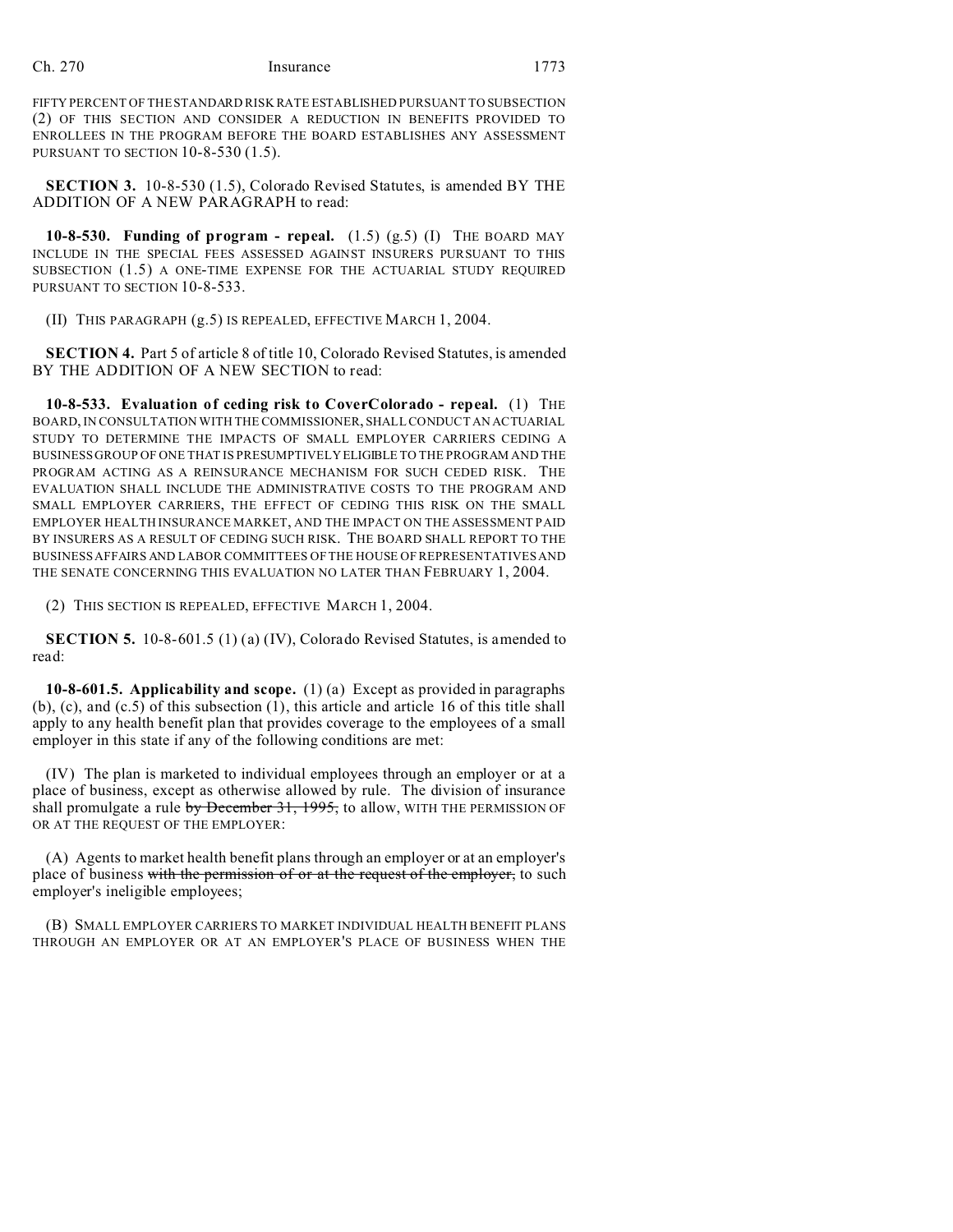CARRIER HAS GROUP COVERAGE IN PLACE WITH THE EMPLOYER TO SUCH EMPLOYER'S INELIGIBLE EMPLOYEES AND TO DEPENDENTS OF ELIGIBLE EMPLOYEES.

**SECTION 6.** 10-16-102 (15), Colorado Revised Statutes, is amended BY THE ADDITION OF A NEW PARAGRAPH to read:

**10-16-102. Definitions.** As used in this article, unless the context otherwise requires:

(15) (c) NOTHING IN THIS SUBSECTION (15) IS INTENDED TO LIMIT THE EMPLOYER'S TRADITIONAL ABILITY TO SET VALID AND ACCEPTABLE STANDARDS FOR EMPLOYEE ELIGIBILITY BASED ON THE TERMS AND CONDITIONS OF EMPLOYMENT, INCLUDING A MINIMUM WEEKLY WORK REQUIREMENT IN EXCESS OF TWENTY-FOUR HOURS AND ELIGIBILITY BASED UPON SALARIED VERSUS HOURLY WORKERS AND MANAGEMENT VERSUS NONMANAGEMENT EMPLOYEES.

**SECTION 7.** 10-16-102 (10) (b), Colorado Revised Statutes, is amended BY THE ADDITION OF THE FOLLOWING NEW SUBPARAGRAPHS to read:

**10-16-102. Definitions.** As used in this article, unless the context otherwise requires:

(10) (b) "Case characteristics" are limited to the following demographic characteristics:

(IV) SMOKING STATUS;

(V) CLAIMS EXPERIENCE;

(VI) STANDARD INDUSTRIAL CLASSIFICATION; AND

(VII) HEALTH STATUS.

**SECTION 8.** 10-16-102 (10) (c), Colorado Revised Statutes, is amended to read:

**10-16-102. Definitions.** As used in this article, unless the context otherwise requires:

 $(10)$  (c) Effective January 1, 1995 SEPTEMBER 1, 2003, "case characteristics" does not include claim experience, health status, and duration of coverage or any other characteristic not specifically described in paragraph (b) of this subsection (10).

**SECTION 9.** 10-16-104, Colorado Revised Statutes, is amended BY THE ADDITION OF A NEW SUBSECTION to read:

**10-16-104. Mandatory coverage provisions.** (15) NOTWITHSTANDING ANY PROVISION TO THE CONTRARY, A SMALL EMPLOYER MAY PURCHASE HEALTH BENEFIT COVERAGE THAT DOES NOT INCLUDE THE COVERAGE FOR BENEFITS PURSUANT TO SUBSECTIONS  $(4)$ ,  $(5)$ ,  $(8)$ ,  $(9)$ ,  $(10)$ , and  $(12)$  of this section through a basic HEALTH BENEFIT PLAN PURSUANT TO SECTION 10-16-105 (7.2) (b) (I).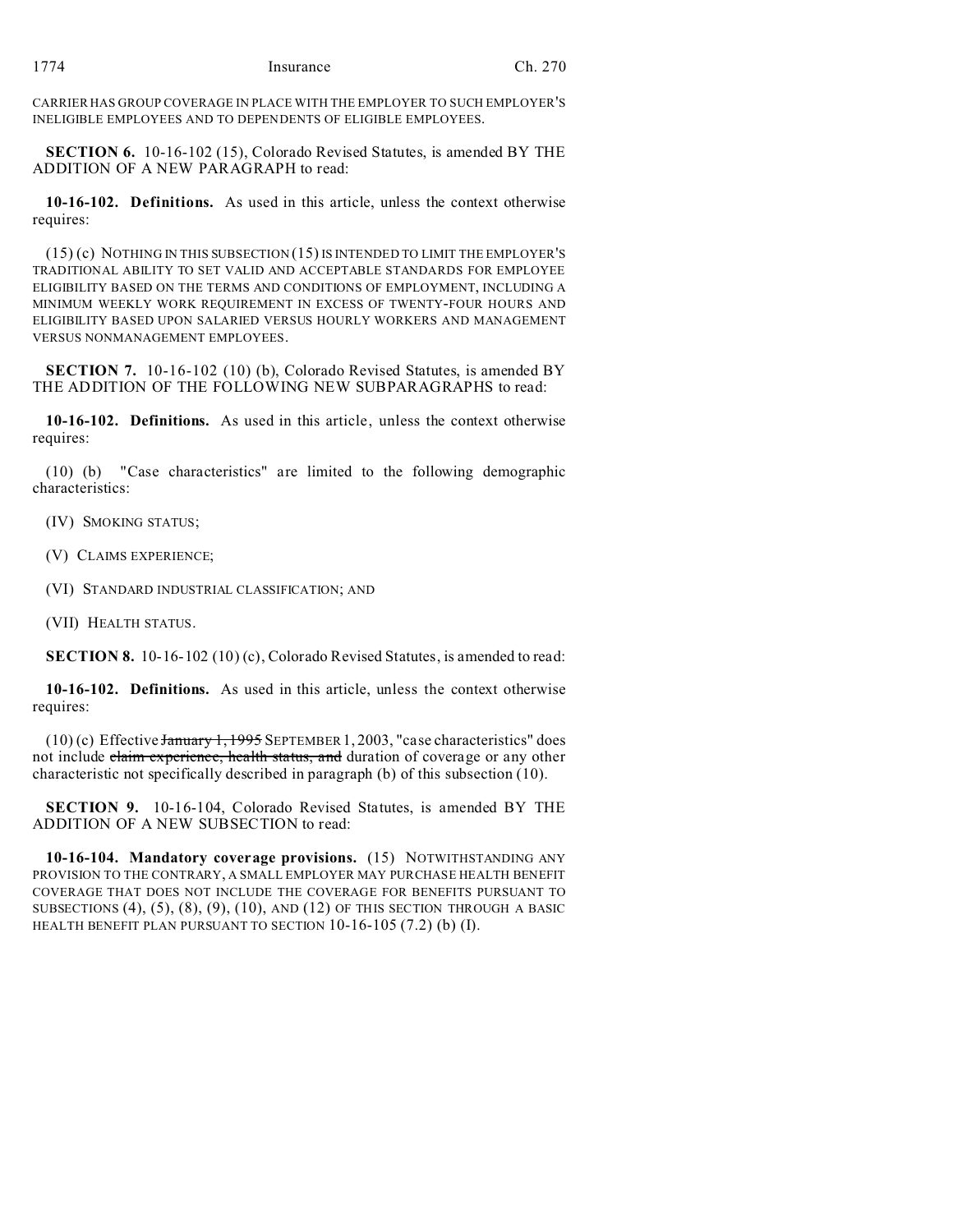**SECTION 10.** 10-16-105 (7.2) and (7.5) (a), Colorado Revised Statutes, are amended, and the said 10-16-105 is further amended BY THE ADDITION OF THE FOLLOWING NEW SUBSECTIONS, to read:

**10-16-105. Small group sickness and accident insurance - guaranteed issue - mandated provisions for basic and standard health benefit plans.** (7.2) The commissioner shall promulgate rules to implement a basic health benefit plan and a standard health benefit plan to be offered by each small employer carrier as a condition of transacting business in this state. THE COMMISSIONER SHALL SURVEY SMALL GROUP CARRIERS TO DETERMINE THE RANGE OF HEALTH BENEFIT PLANS AVAILABLE ANNUALLY. THE COMMISSIONER SHALL IMPLEMENT A BASIC PLAN THAT APPROXIMATES THE LOWEST LEVEL OF COVERAGE OFFERED IN SMALL GROUP HEALTH BENEFIT PLANS AND SHALL IMPLEMENT A STANDARD PLAN THAT APPROXIMATES THE AVERAGE LEVEL OF COVERAGE OFFERED IN SMALL GROUP HEALTH BENEFIT PLANS. IN DETERMINING SUCH LEVELS OF COVERAGE, THE COMMISSIONER SHALL CONSIDER SUCH FACTORS AS COINSURANCE, COPAYMENTS, DEDUCTIBLES, OUT-OF-POCKET MAXIMUMS AND COVERED BENEFITS. THE COMMISSIONER SHALL AMEND THE RULES TO IMPLEMENT THE BASIC AND STANDARD PLANS NO MORE FREQUENTLY THAN ONCE EVERY TWO YEARS. Such rules shall be in conformity with the provisions of article 4 of title 24, C.R.S., and shall incorporate the following:

(a) The standard health benefit plan shall reflect the benefit design of common plan offerings in the small group market AND MAY REFLECT A PLAN DESIGN THAT HAS A DEDUCTIBLE AMOUNT OF TWO THOUSAND FIVE HUNDRED DOLLARS FOR WHICH THE COVERED PERSON IS RESPONSIBLE AFTER THE FIRST ONE THOUSAND DOLLARS OF COVERAGE HAS BEEN PROVIDED BY AN EMPLOYER IN A MANNER SIMILAR TO A PERSONAL CARE ACCOUNT; and

(b) (I) The basic health benefit plan shall reflect one of the following benefit designs: A BASIC HEALTH BENEFIT PLAN THAT DOES NOT INCLUDE COVERAGE PURSUANT TO THE MANDATORY COVERAGE PROVISIONS OF SECTION 10-16-104 (4),  $(5)$ ,  $(8)$ ,  $(9)$ ,  $(10)$ ,  $AND(12)$ .

(II) IN ADDITION TO THE BASIC PLAN PURSUANT TO SUBPARAGRAPH (I) OF THIS PARAGRAPH (b), A BASIC HEALTH BENEFIT PLAN MAY REFLECT ONE OF THE FOLLOWING OPTIONS IN ADDITION TO THE REQUIREMENTS OF SUBPARAGRAPH (I) OF THIS PARAGRAPH (b):

 $(H)$  (A) Coverage that meets the requirements for a high deductible health plan for the purposes of qualifying for a federal medical savings account; except that health maintenance organization basic health benefit plans shall reflect a sharing of higher consumer costs through higher copayments instead of deductible amounts. Such health insurance shall be offered in conjunction with a medical savings account, as defined in section 39-22-504.7, C.R.S., or an account or other mechanism as defined in federal law that is comparable to a medical savings account, which account or mechanism shall reflect an employer contribution of not less than one hundred percent of the amount of the premium paid by the employer for each individual employee up to seventy-five percent of the amount of the deductible; except that a business group of one may not contribute more than the business group of one's net income to a medical savings account or more than sixty-five percent of the deductible amount of the plan. A medical savings account may be accessed through a debit card system.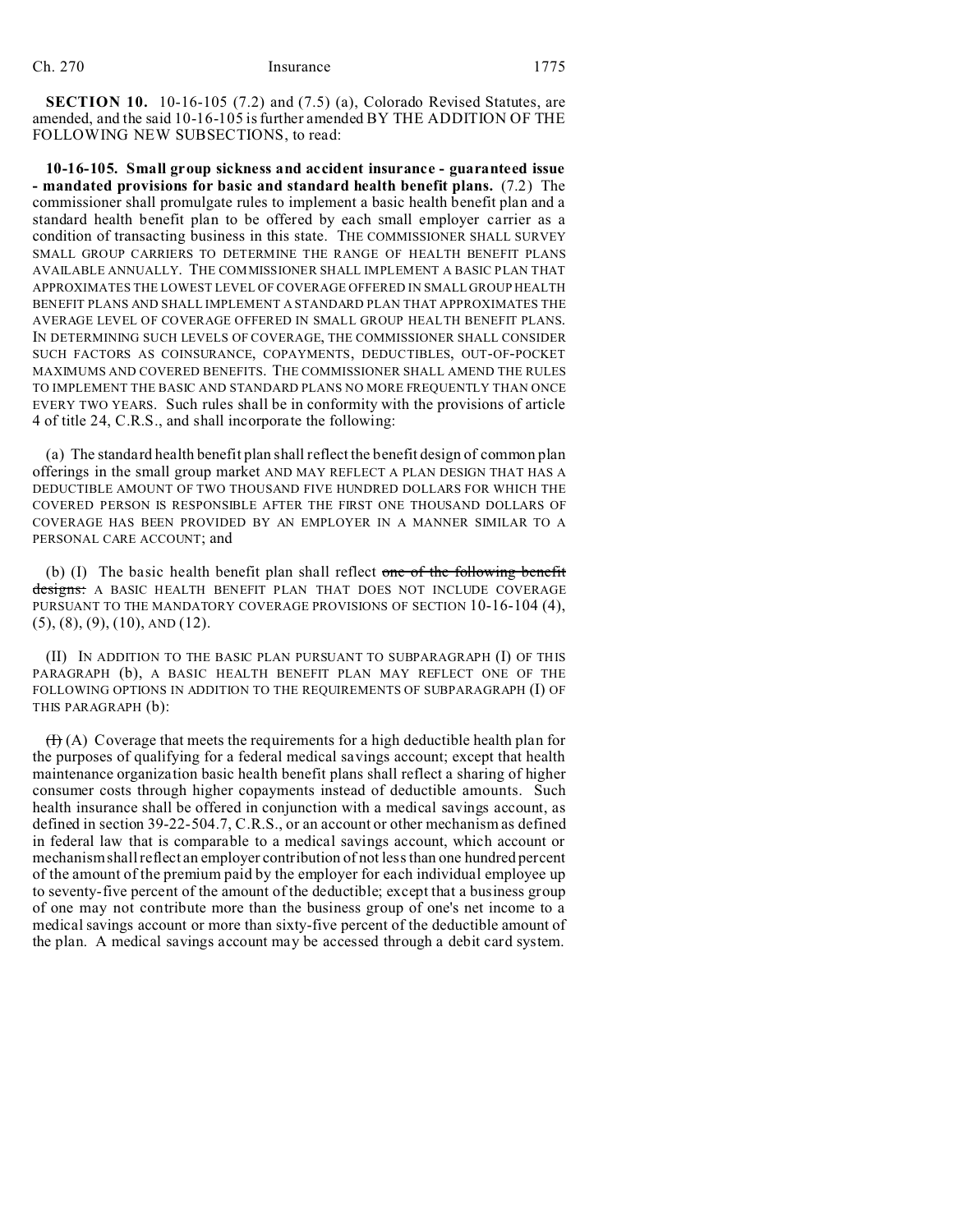1776 Insurance Ch. 270

 $(H)$  (B) Coverage that meets the requirements for a high deductible health plan for the purposes of qualifying for a federal medical savings account; except that a health maintenance organization may reflect a sharing of higher consumer costs through higher copayments instead of deductible amounts. Such high deductible health plan shall include all of the mandated benefits required pursuant to section 10-16-104 and may be offered in conjunction with a medical savings account or other mechanism as defined in federal law that is comparable to a medical savings account.

(III) A health benefit plan that has a deductible amount of two thousand five hundred dollars in which the covered person is responsible after the first one thousand dollars of coverage has been provided by an employer in a manner similar to a personal care account; or

(IV) A basic health benefit plan as determined by rule by the commissioner.

 $(7.5)$  (a) Effective January 1,  $1.995$  2004, if a small employer carrier offers coverage to a small employer, such small employer carrier shall offer the same GROUP coverage to all of the eligible employees of the small employer and their dependents. A small employer carrier shall not offer coverage to only certain eligible individuals in a small employer group or to only part of the group, except in the case of late enrollees as provided in section 10-16-118 (1) (c).

(8.5) (a) FOR SMALL GROUP HEALTH BENEFIT PLANS ISSUED TO OR RENEWED FOR A SMALL EMPLOYER ON OR AFTER SEPTEMBER 1, 2003:

(I) (A) AN ADJUSTMENT IN RATES FOR CLAIMS EXPERIENCE, HEALTH STATUS, AND STANDARD INDUSTRIAL CLASSIFICATION MAY BE MADE BUT SHALL NOT BE CHARGED TO THE INDIVIDUALS UNDER THE PLAN;

(B) A CARRIER MAY ADJUST RATES UNIFORMLY FOR ALL INDIVIDUALS UNDER A SMALL EMPLOYER POLICY BASED ON TOBACCO USE. A SMALL EMPLOYER CARRIER MAY APPLY AN INCREASE OR DECREASE OF UP TO FIFTEEN PERCENT RATING ADJUSTMENT TO PARTICULAR INDIVIDUALS RELATED TO TOBACCO USE. ANY INDIVIDUAL WHO DOES NOT QUALIFY FOR A LOWER RATE MAY BE OFFERED THE OPTION OF PARTICIPATING IN A BONA FIDE WELLNESS PROGRAM AS DEFINED UNDER THE FEDERAL "HEALTH INSURANCE PORTABILITY AND ACCOUNTABILITY ACT OF 1996", AS AMENDED. ANY INDIVIDUAL WHO PARTICIPATES IN A BONA FIDE WELLNESS PROGRAM MAY BE ALLOWED THE LOWER RATE. THE AVAILABILITY OF A TOBACCO RATING ADJUSTMENT AND ANY BONA FIDE WELLNESS PROGRAM SHALL BE DISCLOSED TO EACH POTENTIAL INSURED. THE PROVISIONS OF THIS SUB-SUBPARAGRAPH (B) SHALL ONLY BE APPLICABLE IF ALLOWED UNDER FEDERAL LAW.

(II) FOR A SMALL EMPLOYER'S POLICY, ADJUSTMENTS MADE PURSUANT TO SUB-SUBPARAGRAPH (A) OF SUBPARAGRAPH (I) OF THIS PARAGRAPH (a) MAY BE MADE BUT SHALL NOT RESULT IN A RATE FOR THE SMALL EMPLOYER THAT DEVIATES FROM THE CARRIER'S FILED RATE BY MORE THAN THE AMOUNTS SET FORTH IN THE FOLLOWING SCHEDULE:

(A) ON AND AFTER SEPTEMBER 1, 2003, UNTIL SEPTEMBER 29, 2004, DECREASES MORE THAN FIFTEEN PERCENT FROM THE CARRIER'S FILED RATE;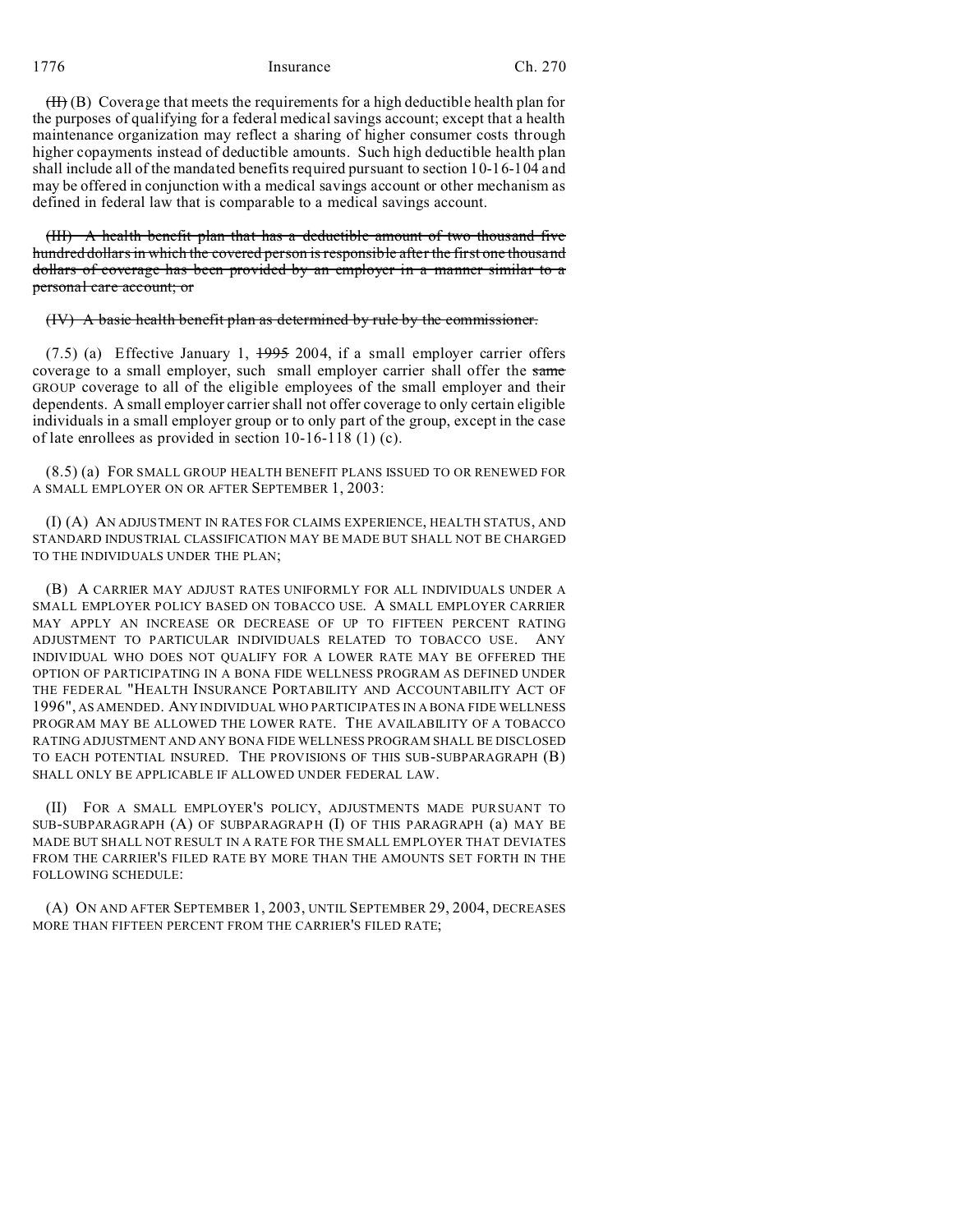(B) ON AND AFTER SEPTEMBER 30, 2004, INCREASES MORE THAN TEN PERCENT FROM OR DECREASES MORE THAN TWENTY-FIVE PERCENT FROM THE CARRIER'S FILED RATE;

(III) ANY ADJUSTMENTS PURSUANT TO SUB-SUBPARAGRAPH (A) OFSUBPARAGRAPH (I) OF THIS PARAGRAPH (a) SHALL BE APPLIED UNIFORMLY TO THE RATES CHARGED FOR ALL INDIVIDUALS UNDER THE SMALL EMPLOYER POLICY, AND ANY ADJUSTMENTS PURSUANT TO SUB-SUBPARAGRAPH (B) OF SUBPARAGRAPH (I) OF THIS PARAGRAPH (a) MAY BE APPLIED TO INDIVIDUALS WITHIN THE SMALL GROUP;

(IV) A SMALL EMPLOYER CARRIER SHALL NOT INCREASE OR DECREASE RATES BASED ON THE SIZE OF A SMALL EMPLOYER GROUP; AND

(V) ON AND AFTER SEPTEMBER 1, 2004, A SMALL EMPLOYER CARRIER MAY MAKE AN UPWARD ADJUSTMENT TO A SMALL BUSINESS GROUP'S RENEWAL PREMIUM, NOT TO EXCEED FIFTEEN PERCENT ANNUALLY, DUE TO THE CLAIMS EXPERIENCE, HEALTH STATUS, STANDARD INDUSTRIAL CLASSIFICATION, OR TOBACCO USE FOR ALL INDIVIDUALS UNDER THE SMALL EMPLOYER POLICY PURSUANT TO SUBPARAGRAPH (I) OF THIS PARAGRAPH (a).

(b) A SMALL EMPLOYER CARRIER OFFERING A HEALTH BENEFIT PLAN TO A SMALL EMPLOYER PURSUANT TO PARAGRAPH (a) OF THIS SUBSECTION (8.5) SHALL BE REQUIRED TO DEMONSTRATE TO THE COMMISSIONER IN RATE FILINGS THAT PREMIUM RATES ARE NOT EXCESSIVE, INADEQUATE, OR UNFAIRLY DISCRIMINATORY.

(c) THE SMALL EMPLOYER CARRIER SHALL NOT USE CASE CHARACTERISTICS OTHER THAN AGE, GEOGRAPHIC AREA, FAMILY COMPOSITION, SMOKING STATUS, HEALTH STATUS, STANDARD INDUSTRIAL CLASSIFICATION, AND CLAIMS EXPERIENCE, NOR SHALL IT USE ANY OTHER RATING FACTORS OTHER THAN ACTUAL CLAIMS EXPERIENCE ON THAT SMALL EMPLOYER CARRIER'S HEALTH BENEFIT PLAN, INDUSTRY, CLASS OF BUSINESS, AND PLAN DESIGN, WITHOUT PRIOR APPROVAL OF THE COMMISSIONER UNLESS OTHERWISE PROVIDED IN THIS SUBSECTION (8.5).

(8.7) (a) THE COMMISSIONER SHALL EVALUATE HOW SUBSECTION (8.5) OF THIS SECTION AFFECTS THE SMALL GROUP MARKET. SPECIFICALLY, THE COMMISSIONER SHALL EVALUATE THE IMPACT OF THE FOLLOWING:

(I) RATING FLEXIBILITY BASED ON CLAIMS EXPERIENCE AND APPLICATION OF RATING FLEXIBILITY ON SMALL BUSINESS GROUPS OF ONE TO SMALL EMPLOYERS WITH NO MORE THAN FIFTEEN EMPLOYEES, AS COMPARED TO THE IMPACT ON SMALL EMPLOYERS WITH SIXTEEN OR MORE EMPLOYEES;

(II) RATING FLEXIBILITY ON THE SIZE AND STABILITY OF THE SMALL GROUP MARKET;

(III) RATING FLEXIBILITY ON THE AGGREGATE HEALTH STATUS OF THE SMALL GROUP MARKET, INCLUDING, BUT NOT LIMITED TO, WHETHER THE RISK PROFILE OF THE SMALL GROUP MARKET IMPROVED BECAUSE OF THE IMPLEMENTATION OF SUBSECTION (8.5) OF THIS SECTION; AND

(IV) THE NUMBER OF SMALL EMPLOYER GROUPS WHOSE PREMIUMS ARE AT OR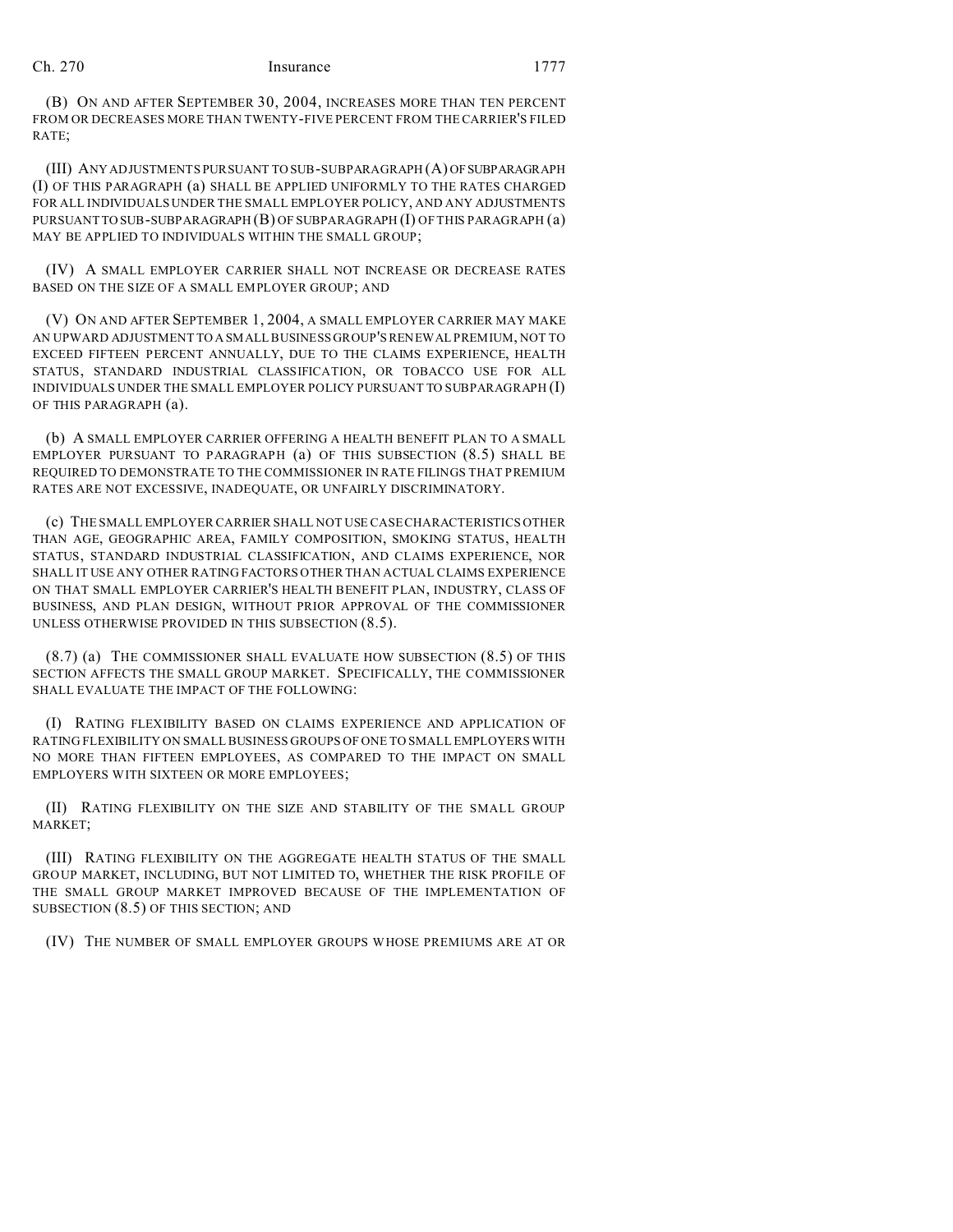BELOW THE INDEX RATE AND THE NUMBER OF SMALL EMPLOYER GROUPS WHOSE PREMIUMS ARE ABOVE THE INDEX RATE.

(b) THE COMMISSIONER SHALL SUBMIT A REPORT OF THE EVALUATION PURSUANT TO THIS SUBSECTION (8.7) TO THE BUSINESS AFFAIRS AND LABOR COMMITTEES OF THE HOUSE OF REPRESENTATIVES AND THE SENATE NO LATER THAN JANUARY 15, 2007.

**SECTION 11.** 10-16-105 (5), Colorado Revised Statutes, is amended BY THE ADDITION OF A NEW PARAGRAPH to read:

**10-16-105. Small group sickness and accident insurance - guaranteed issue - mandated provisions for basic and standard health benefit plans.** (5) Each small group sickness and accident insurer or other entity shall make reasonable disclosure in solicitation and sales materials provided to small employers the following information in a form and manner prescribed by the commissioner and upon request of any such small employer shall provide such information in detail:

(g) (I) THAT THE SMALL EMPLOYER PURCHASING ANY HEALTH BENEFIT PLAN OTHER THAN A BASIC PLAN PURSUANT TO PARAGRAPH (b) OF SUBSECTION (7.2) OF THIS SECTION, MUST PAY FOR ALL OF THE MANDATED BENEFITS PURSUANT TO SECTION 10-16-104 AND THAT THESE MANDATES INCLUDE MANDATORY, NONWAIVABLE COVERAGES FOR NEWBORN, MATERNITY, PREGNANCY, CHILDBIRTH, COMPLICATIONS FROM PREGNANCY AND CHILDBIRTH, THERAPIES FOR CONGENITALDEFECTSANDBIRTH ABNORMALITIES, LOW - DOSE MAMMOGRAPHY, MENTAL ILLNESS, BIOLOGICALLY-BASED MENTAL ILLNESS, THE AVAILABILITY OF ALCOHOLISM TREATMENT, THE AVAILABILITY OF HOSPICE CARE, PROSTATE CANCER SCREENING, CHILD HEALTH SUPERVISION, HOSPITALIZATION AND GENERAL ANESTHESIA FOR DENTAL PROCEDURES FOR DEPENDENT CHILDREN, DIABETES, AND PROSTHETIC DEVICES.

(II) THAT A SMALL EMPLOYER PURCHASING A BASIC HEALTH BENEFIT PLAN IS WAIVING COVERAGE FOR LOW-DOSE MAMMOGRAPHY SCREENING, MENTAL ILLNESS, PROSTATE SCREENING, HOSPITALIZATION AND GENERAL ANESTHESIA FOR DENTAL PROCEDURES FOR CHILDREN, THE AVAILABILITY OF TREATMENT FOR ALCOHOLISM, AND THE AVAILABILITY OF HOSPICE CARE.

**SECTION 12.** Part 1 of article 16 of title 10, Colorado Revised Statutes, is amended BY THE ADDITION OF A NEW SECTION to read:

**10-16-105.3. Health benefit plans - not prohibited.** (1) A CARRIER SHALL NOT BE PROHIBITED FROM OFFERING TO A SMALL EMPLOYER ADDITIONAL OPTIONS OF HEALTH BENEFIT PLANS THAT:

(a) PROVIDE FOR DIFFERENT BENEFITS FOR INSUREDS AND DEPENDENTS OF SUCH INSUREDS COVERED BY THE SAME POLICY; AND

(b) ENCOURAGE APPROPRIATE HEALTH CARE CONDITION MANAGEMENT BASED ON CLINICAL GUIDELINES BY PROVIDING CASE MANAGEMENT BENEFITS TO COVERED PERSONS.

**SECTION 13.** 10-16-402 (2) (c), Colorado Revised Statutes, is amended to read: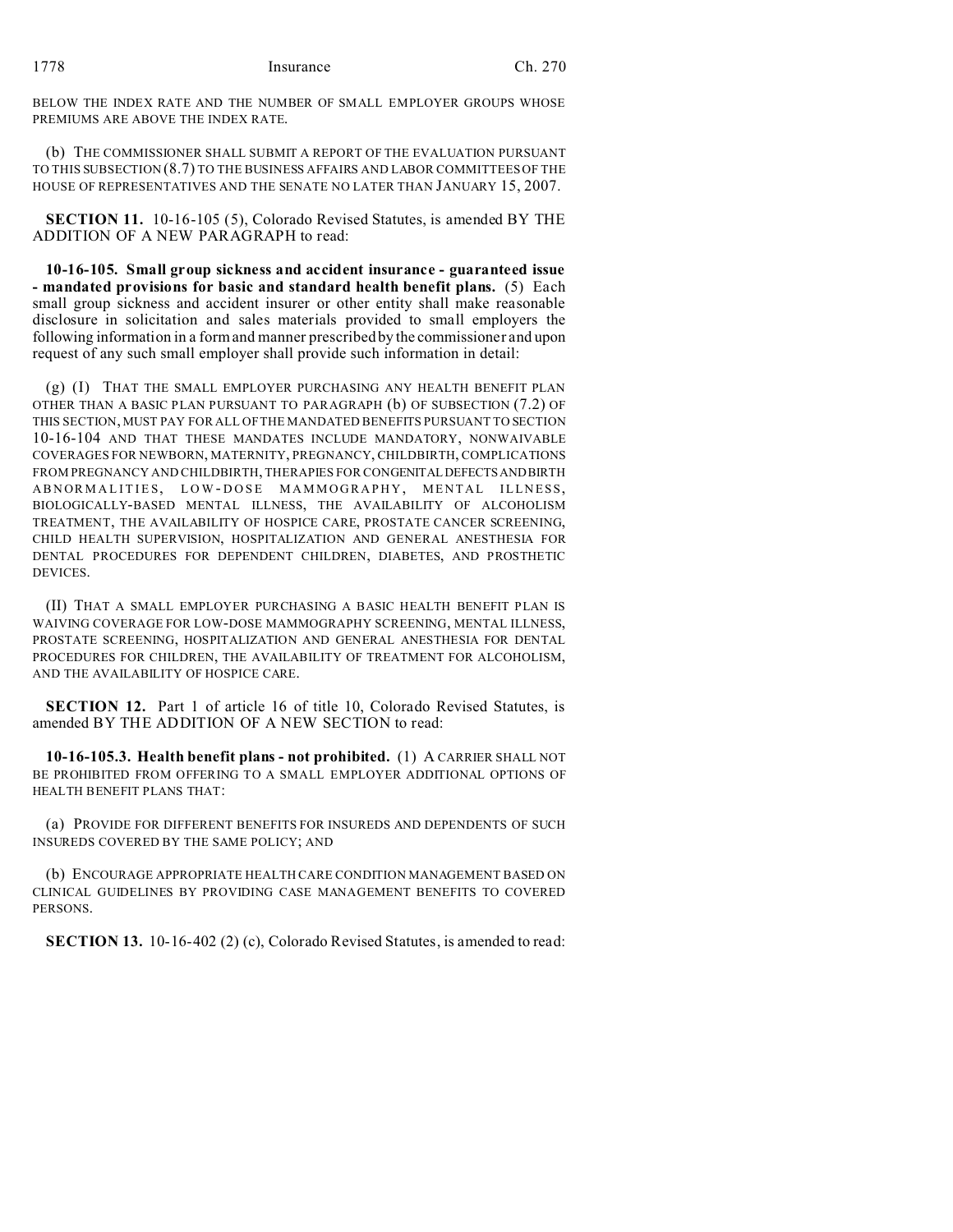**10-16-402. Issuance of certificate of authority - denial.** (2) The commissioner shall issue or deny a certificate of authority to any person filing an application pursuant to section 10-16-401 within thirty days of receipt of the certification from the executive director. Issuance of a certificate of authority shall be granted upon payment of the application fee prescribed in section 10-16-110 (2) if the commissioner is satisfied that the following conditions are met:

(c) (I) The health maintenance organization will effectively provide or arrange for the provision of basic health care services on a prepaid basis, through insurance or otherwise, except to the extent of reasonable requirements for copayments, deductibles, and payments for out-of-network services received pursuant to section 10-16-704 (2);

(II) NOTHING IN THIS PARAGRAPH (c) SHALL PROHIBIT A CARRIER FROM OFFERING TO A SMALL EMPLOYER ADDITIONAL OPTIONS OF A HEALTH BENEFIT PLAN THAT:

(A) PROVIDES FOR DIFFERENT BENEFITS FOR INSUREDS AND DEPENDENTS OF INSUREDS COVERED BY THE SAME POLICY; AND

(B) ENCOURAGES APPROPRIATE HEALTH CARE CONDITION MANAGEMENTBASEDON CLINICAL GUIDELINES BY PROVIDING CASE MANAGEMENT BENEFITS TO COVERED PERSONS.

**SECTION 14.** Article 16 of title 10, Colorado Revised Statutes, is amended BY THE ADDITION OF A NEW PART to read:

## PART 9 MULTIPLE EMPLOYER WELFARE ARRANGEMENT PILOT PROGRAM

**10-16-901. Definitions.** AS USED IN THIS PART 9, UNLESS THE CONTEXT OTHERWISE REQUIRES:

(1) "BONA FIDE ASSOCIATION" MEANS A BONA FIDE ASSOCIATION AS DEFINED IN SECTION 10-16-102 (5.5) THAT HAS A PROFESSIONAL OR TRADE AFFILIATION, INCLUDING, BUT NOT LIMITED TO, A CHAMBER OF COMMERCE AND AN ASSOCIATION OF NONPROFIT ENTITIES.

(2) "FULLY INSURED BY A LICENSED INSURER" MEANS THAT, FOR ALL OF THE HEALTH CARE BENEFITS OR COVERAGE PROVIDED OR OFFERED BY OR THROUGH AN ARRANGEMENT:

(a) (I) A LICENSED INSURER IS DIRECTLY OBLIGATED BY CONTRACT TO PROVIDE ALL OF THE COVERAGE TO OR UNDER THE ARRANGEMENT; OR

(II) THE LICENSED INSURER ASSUMES ALL OF THE RISK FOR PAYMENT OF ALL COVERED SERVICES OR BENEFITS; AND

(b) THE LIABILITY OF THE LICENSED INSURER FOR PAYMENT OF THE COVERED SERVICES OR BENEFITS IS DIRECTLY OBLIGATED TO THE INDIVIDUAL EMPLOYEE, MEMBER, OR DEPENDENT RECEIVING THE HEALTH CARE SERVICES.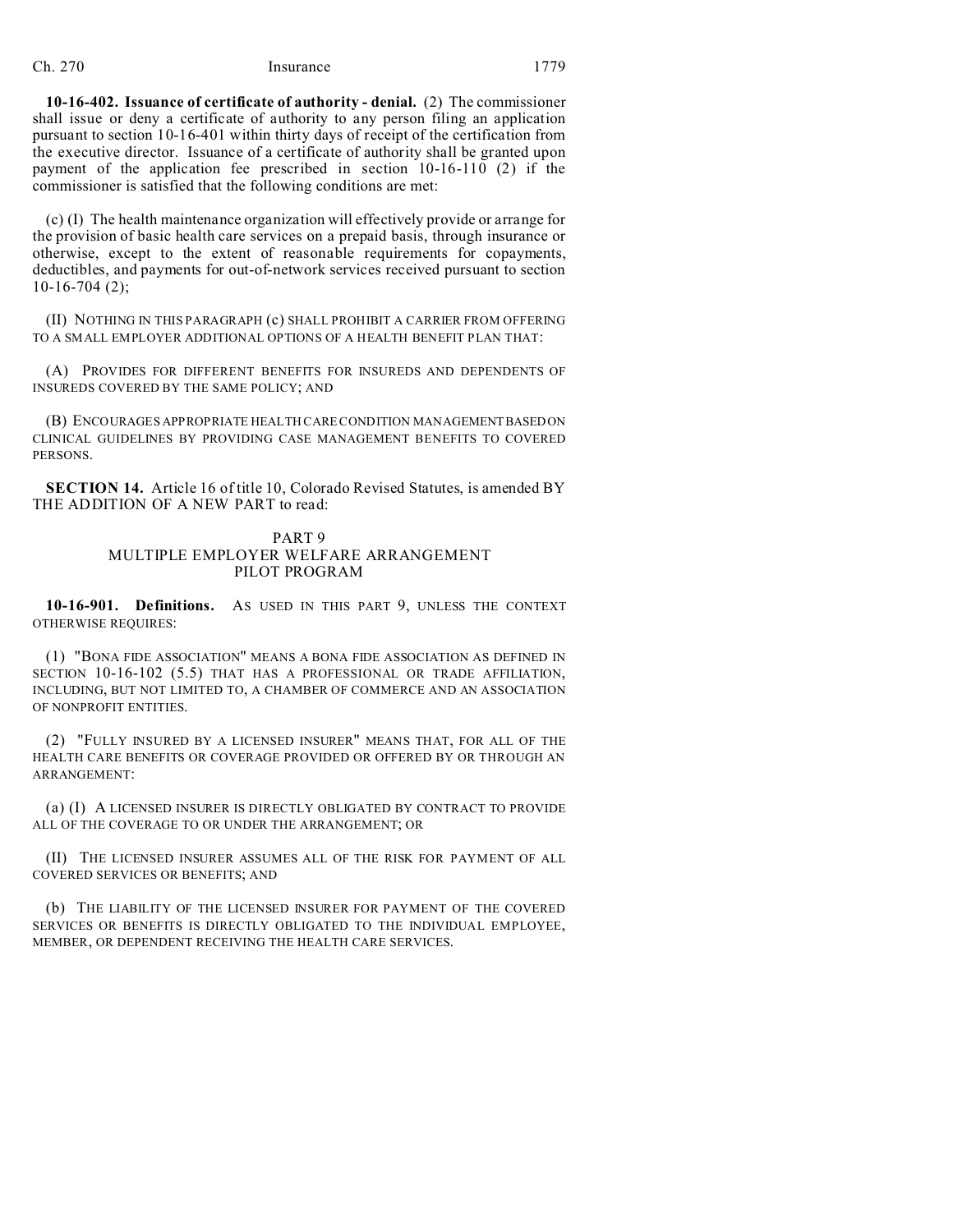1780 Insurance Ch. 270

(3) "MEWA" OR "MULTIPLE EMPLOYER WELFARE ARRANGEMENT" SHALL HAVE THE SAME DEFINITION AS IN THE FEDERAL "EMPLOYEE RETIREMENT INCOME SECURITY ACT OF 1974", 29 U.S.C. SEC. 1002 (40) (a). "MEWA" ALSO MEANS A MEWA THAT PROVIDES HEALTH BENEFITS OR COVERAGE TO AT LEAST ONE HUNDRED EMPLOYEES AND DEPENDENTS OF SUCH EMPLOYEES OF TWO OR MORE EMPLOYERS WHO ARE MEMBERS OF A BONA FIDE ASSOCIATION. A MEWA DOES NOT INCLUDE:

(a) A LICENSED INSURER;

(b) A COLLECTIVEBARGAINING ARRANGEMENT PURSUANT TO THE "TAFT-HARTLEY ACT", 29 U.S.C. SEC. 141 ET SEQ.

(c) AN EMPLOYEE LEASING PLAN ISSUED PURSUANT TO SECTION 10-16-214 (5); OR

(d) A MEWA OR MULTIPLE EMPLOYER TRUST PURSUANT TO SECTION 10-3-903.5 (7).

(4) "SMALL EMPLOYER GROUP" SHALL HAVE THE SAME MEANING AS "SMALL EMPLOYER" AS DEFINED IN SECTION 10-16-102 (40).

**10-16-902. Authority to self-fund - pilot program - rules - fees - cash fund.** (1) (a) THE COMMISSIONER SHALL PROMULGATE RULES NECESSARY FOR THE IMPLEMENTATION AND ADMINISTRATION OF THIS PART 9. SUCH RULES SHALL INCLUDE, WITHOUT LIMITATION, A DETERMINATION OF THE CRITERIA FOR THE CREATION AND OPERATION OF MEWAS TO BE IMPLEMENTED BY THIS PART 9.

(b) THE COMMISSIONER SHALL DETERMINE A DESCRIPTION OF THE NECESSARY CONTRIBUTION AND RESERVE AMOUNTS FOR A MEWA AUTHORIZED BY THIS PART 9. THE COMMISSIONER SHALL PROMULGATE RULES TO ENSURE THE SOLVENCY AND OPERATION OF ALL SELF-FUNDED PLANS SUBJECT TO THIS PART 9. THE COMMISSIONER MAY EXAMINE THE SELF-FUNDED PLANS PURSUANT TO ARTICLE 3 OF THIS TITLE. THE COMMISSIONER MAY NOT ISSUE A CERTIFICATE OF AUTHORITY TO A SELF-FUNDED MEWAUNLESS THE ARRANGEMENT ESTABLISHES TO THE REASONABLE SATISFACTION OF THE COMMISSIONER THAT THE FOLLOWING REQUIREMENTS HAVE BEEN MET:

(I) THE EMPLOYERS PARTICIPATING IN THE SELF-FUNDED MEWA SHALL BE MEMBERS OF A BONA FIDE ASSOCIATION THAT HAS DEPOSITED TWO HUNDRED THOUSAND DOLLARS WITH THE COMMISSIONER TO BE USED FOR THE PAYMENT OF CLAIMS IN THE EVENT THAT THE SELF-FUNDED MEWA BECOMES INSOLVENT;

(II) THE SELF-FUNDED MEWA SHALL SUBMIT TO THE COMMISSIONER A WRITTEN PLAN OF OPERATION THAT, IN THE REASONABLE DISCRETION OF THE COMMISSIONER, ENSURES THE FINANCIAL INTEGRITY OF THE ARRANGEMENT AND DEMONSTRATES ITS FINANCIAL SOLVENCY; AND

(III) THE SELF-FUNDED MEWA SHALL ESTABLISH BY THE END OF THE FIRST YEAR OF ITS OPERATION AND SHALL MAINTAIN AT ALL TIMES RESERVES EQUAL TO AT LEAST THIRTY PERCENT OF THE ANNUAL EXPECTED CLAIMS LIABILITY OF THE MEWA.

(c) AMEWA SHALL OFFERSTANDARD AND BASIC HEALTH BENEFIT PLANS DEFINED IN SECTION 10-16-105 (7.2).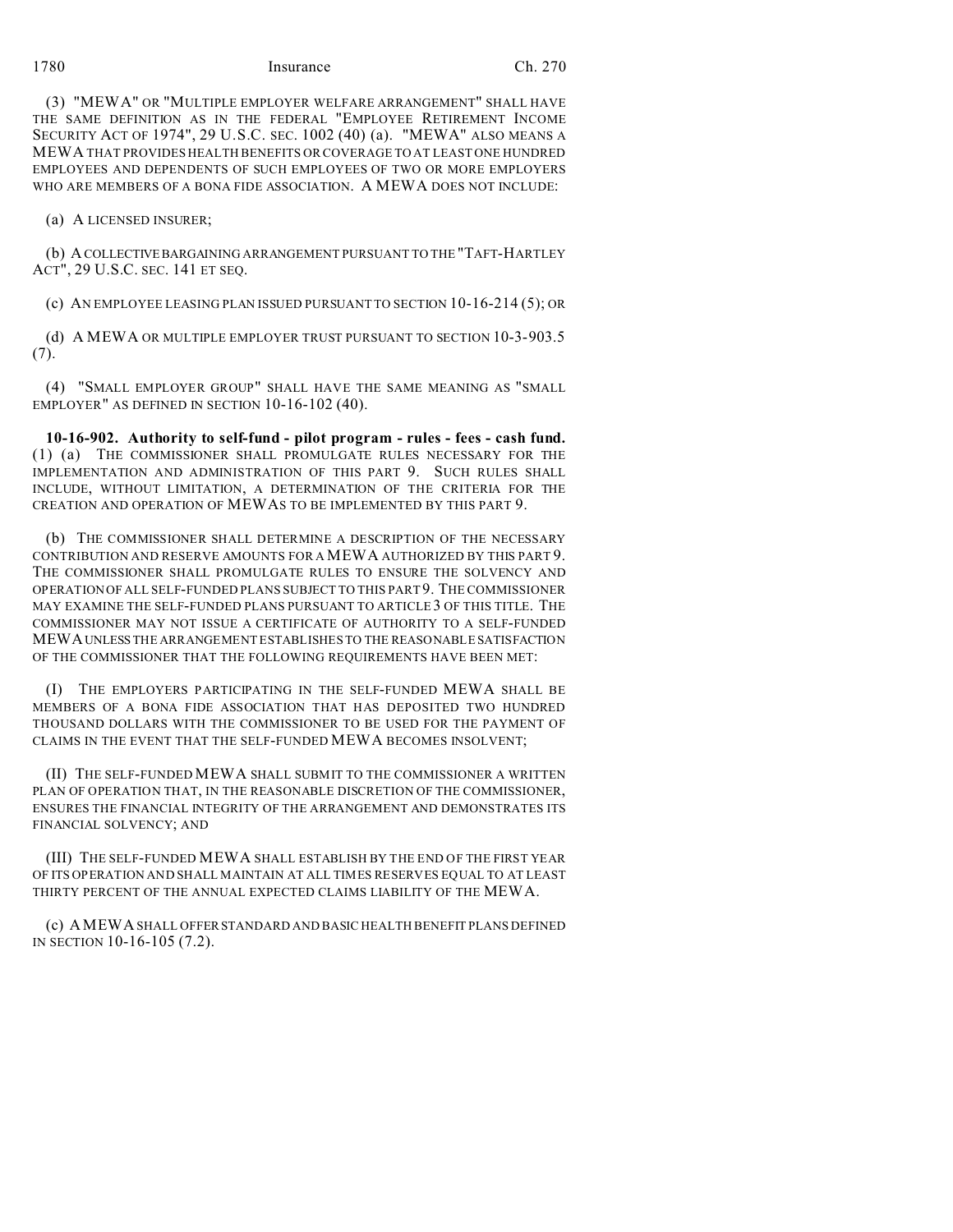(2) THE COMMISSIONER SHALL AUTHORIZE NOT MORE THAN EIGHTEEN MEWAS THAT ARE SELF-FUNDED OR FULLY-INSURED ARRANGEMENTS TO OFFER HEALTH BENEFIT COVERAGE TO EMPLOYEES AND DEPENDENTS OF SUCH EMPLOYEES FOR EMPLOYERS THAT PARTICIPATE WITHIN AN APPROVED MEWA PILOT PROGRAM. SUCH PILOT PROGRAM SHALL BE REVIEWED BY THE DEPARTMENT OF REGULATORY AGENCIES PURSUANT TO SECTION 10-16-910. MEWAS IN THE PILOT PROGRAM MAY BE FULLY INSURED.

(3) (a) NOTWITHSTANDING ANY PROVISION OF LAW TO THE CONTRARY, ANY MEWA ESTABLISHED PURSUANT TO THIS PART 9 SHALL BE EXEMPT FROM THE SMALL EMPLOYER PREMIUM RATING PROVISIONS IN SECTION 10-16-105 (8).

(b) A MEWA SHALL GUARANTEE ISSUE HEALTH BENEFIT COVERAGE TO ALL EMPLOYEES AND DEPENDENTS OF AN EMPLOYEE OF AN EMPLOYER THAT IS A MEMBER OF A BONA FIDE ASSOCIATION WITHIN THE SAME ARRANGEMENT PURSUANT TO SECTION 10-16-105 (7.3).

(c) THE PREMIUM CHARGED BY THE MEWA SHALL AGGREGATE THE HEALTH STATUS OF ALL INDIVIDUALS WITHIN THE MEWA AS A SINGLE LARGE GROUP AND SHALL BE THE SAME FOR ANY EMPLOYEE OR DEPENDENT OF THE EMPLOYEE.

(4) ANY SELF-FUNDED MEWA AUTHORIZED PURSUANT TO THIS PART 9 SHALL NOTIFY ALL EMPLOYERS PARTICIPATING IN SUCHMEWA THAT THE MEWA DOES NOT PARTICIPATE IN THE GUARANTY ASSOCIATION, PURSUANT TO PART 5 OF ARTICLE 4 OF THIS TITLE, OR THE LIFE AND HEALTH INSURANCE PROTECTION ASSOCIATION CREATED IN ARTICLE 20 OF THIS TITLE.

(5) (a) THE COMMISSIONER MAY REQUIRE AN APPLICATION FEE FOR A MEWA TO INVESTIGATE AND PROCESS AN INITIAL APPLICATION FOR AUTHORIZATION AS A MEWA TO DO BUSINESS IN THIS STATE. THE FEE SHALL BE A NONREFUNDABLE FEE OF FIVE HUNDRED DOLLARS AND SHALL ACCOMPANY EACH APPLICATION FOR AUTHORIZATION.

(b) IN ADDITION TO ANY FEE REQUIRED PURSUANT TO PARAGRAPH (a) OF THIS SUBSECTION (5), A MEWA SHALL BE SUBJECT TO AN ANNUAL NONREFUNDABLE PAYMENT ON OR BEFORE MARCH 1 OF EACH YEAR BASED ON THE FOLLOWING SCHEDULE AT THE TIME OF AUTHORIZATION AND EACH SUBSEQUENT RENEWAL YEAR:

(I) FOR A MEWA THAT HAS PRIOR YEAR'S DIRECT WRITTEN PREMIUMS, GROSS CONTRACT FUNDS, OR CHARGES RECEIVED IN COLORADO NOT EXCEEDING ONE MILLION DOLLARS, A FEE OF SIX HUNDRED SEVENTY DOLLARS;

(II) FOR A MEWA THAT HAS PRIOR YEAR'S DIRECT WRITTEN PREMIUMS, GROSS CONTRACT FUNDS, OR CHARGES RECEIVED IN COLORADO IN EXCESS OF ONE MILLION DOLLARS BUT NOT EXCEEDING TEN MILLION DOLLARS, A FEE OF TWO THOUSAND TEN DOLLARS;

(III) FOR A MEWA THAT HAS PRIOR YEAR'S DIRECT WRITTEN PREMIUMS, GROSS CONTRACT FUNDS, OR CHARGES RECEIVED IN COLORADO IN EXCESS OF TEN MILLION DOLLARS, A FEE OF THREE THOUSAND THREE HUNDRED FORTY-FIVE DOLLARS.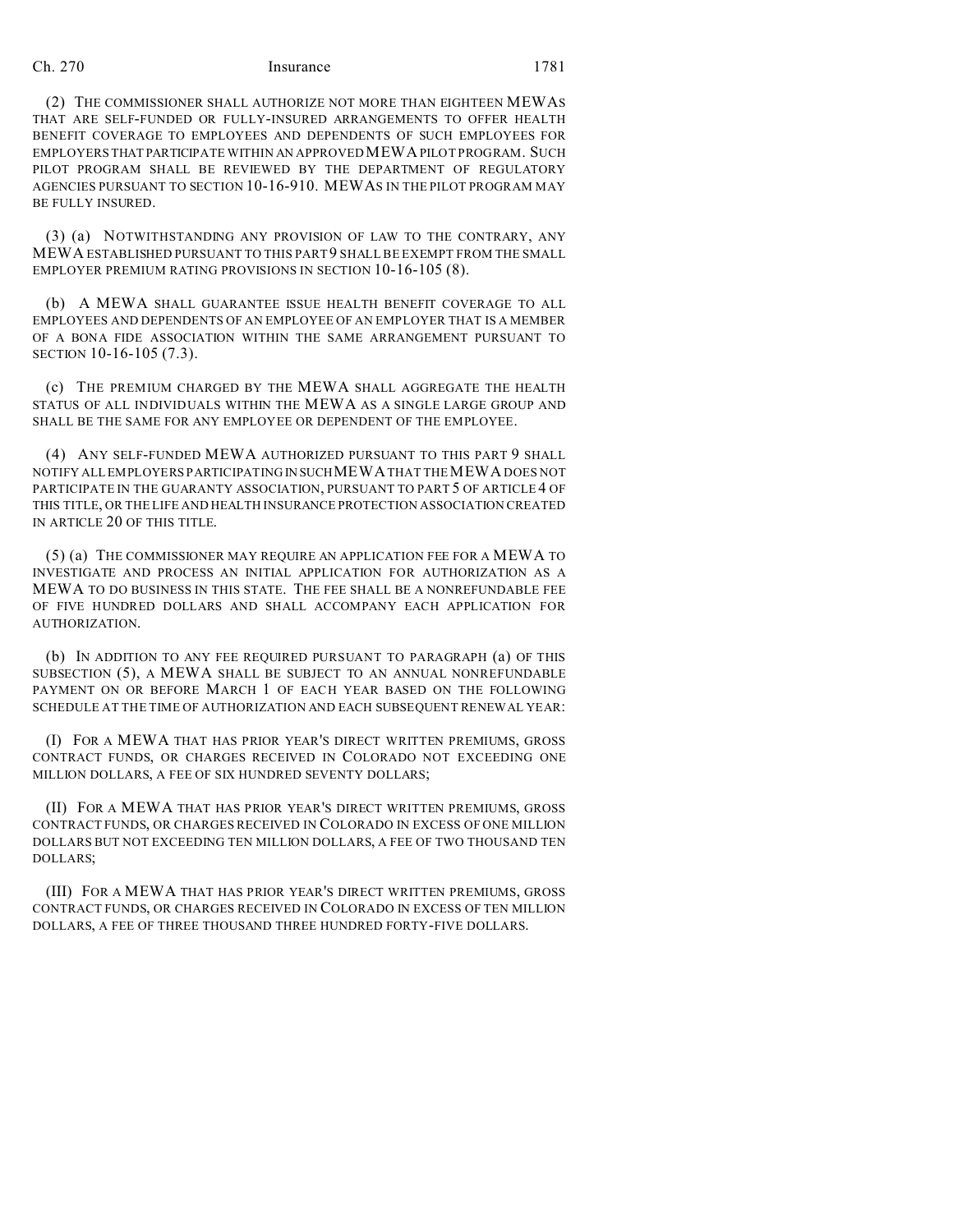1782 Insurance Ch. 270

(6) SELF-FUNDED MEWAS AND FULLY INSURED MEWAS PURSUANT TO THIS PART 9 SHALL PAY FEES PURSUANT TO THIS SECTION. THE REVENUE COLLECTED BY THE COMMISSIONER PURSUANT TO THIS SECTION SHALL BE TRANSMITTED TO THE STATE TREASURER, WHO SHALL CREDIT THE SAME TO THE MULTIPLE EMPLOYER WELFARE ARRANGEMENT CASH FUND, WHICH IS HEREBY CREATED. ALL INTEREST DERIVED FROM THIS CASH FUND SHALL BE CREDITED TO THE FUND AND SHALL NOT REVERT TO THE GENERAL FUND. THE GENERAL ASSEMBLY SHALL ANNUALLY APPROPRIATE MONEYS FROM THE FUND TO THE COMMISSIONER FOR THE ADMINISTRATIVE EXPENSES RELATED TO MULTIPLE EMPLOYER WELFARE ARRANGEMENTS AUTHORIZED PURSUANT TO THIS PART 9.

**10-16-903. Required provisions.** A SELF-FUNDED PLAN SHALL INCLUDE AGGREGATE EXCESS LOSS COVERAGE, SPECIFIC EXCESS LOSS COVERAGE, AND INSOLVENCY COVERAGE PROVIDED BY AN INSURANCE COMPANY AUTHORIZED TO TRANSACT BUSINESS IN THIS STATE. AGGREGATE EXCESS LOSS COVERAGE SHALL INCLUDE PROVISIONS TO COVER INCURRED, UNPAID CLAIM LIABILITY IN THE EVENT OF PLAN TERMINATION. IN ADDITION, THE PLAN SHALL REQUIRE PARTICIPATING EMPLOYERS TO PAY AN AMOUNT AT LEAST EQUAL TO THE POINT AT WHICH THE EXCESS LOSS INSURER HAS CONTRACTED TO ASSUME ONE HUNDRED PERCENT OF ADDITIONAL LIABILITY. A SELF-FUNDED PLAN SHALL SUBMIT ITS PROPOSED EXCESS LOSS INSURANCE CONTRACT TO THE COMMISSIONER AT LEAST THIRTY DAYS PRIOR TO THE PROPOSED PLAN'S EFFECTIVE DATE AND NO MORE THAN THIRTY DAYS SUBSEQUENT TO ANY RENEWAL DATE. THE COMMISSIONER SHALL REVIEW THE CONTRACT TO DETERMINE IF IT MEETS THE STANDARDS ESTABLISHED BY THIS PART 9 AND RESPOND WITHIN A THIRTY-DAY PERIOD AFTER RECEIPT OF THE PLAN. ANY EXCESS LOSS INSURANCE PLAN SHALL CONTAIN A PROVISION THAT THE EXCESS LOSS INSURER WILL GIVE THE PLAN AND THE COMMISSIONER A MINIMUM OF ONE HUNDRED EIGHTY DAYS NOTICE OF TERMINATION OR NONRENEWAL. IF THE PLAN FAILS TO SECURE REPLACEMENT COVERAGE WITHIN SIXTY DAYS AFTER RECEIPT OF THE NOTICE OF CANCELLATION OR NONRENEWAL, THE COMMISSIONER SHALL ISSUE AN ORDER PROVIDING FOR THE ORDERLY TERMINATION OF THE PLAN.

**10-16-904. Compliance with other laws.** EXCEPT AS PROVIDED IN THIS PART 9, A SELF-FUNDED MEWA IS SUBJECT TO THE PROVISIONS OF THIS ARTICLE AND ARTICLE 3 OF THIS TITLE, AS WELL AS THE PROVISIONS OF RULES ESTABLISHED BY THE COMMISSIONER FOR ALL INSURERS WITHIN THIS STATE, INCLUDING BUT NOT LIMITED TO, NETWORK ADEQUACY, PROMPT PAYMENT OF CLAIMS, APPEALS FOR THE DENIAL OF BENEFITS, COMPLAINTS AGAINST AN INSURER, AND PRIVACY OF INFORMATION.

**10-16-905. Management of moneys.** (1) MONEYS COLLECTED FROM THE PARTICIPATING EMPLOYERS UNDER SELF-FUNDED MEWAS SHALL BE DEPOSITED IN A FUND AND HELD IN TRUST SUBJECT TO THE FOLLOWING REQUIREMENTS:

(a) A BOARD OF TRUSTEES ELECTED BY PARTICIPATING EMPLOYERS SHALL SERVE AS FUND MANAGERS ON BEHALF OF PARTICIPANTS. TRUSTEES SHALL BE PLAN PARTICIPANTS. NO PARTICIPATING EMPLOYER MAY BE REPRESENTED BY MORE THAN ONE TRUSTEE. A MINIMUM OF TWO AND A MAXIMUM OF SEVEN TRUSTEES MAY BE ELECTED. TRUSTEES SHALL RECEIVE NO REMUNERATION, BUT MAY BE REIMBURSED FOR ACTUAL AND REASONABLE EXPENSES INCURRED IN CONNECTION WITH THEIR DUTIES AS TRUSTEES.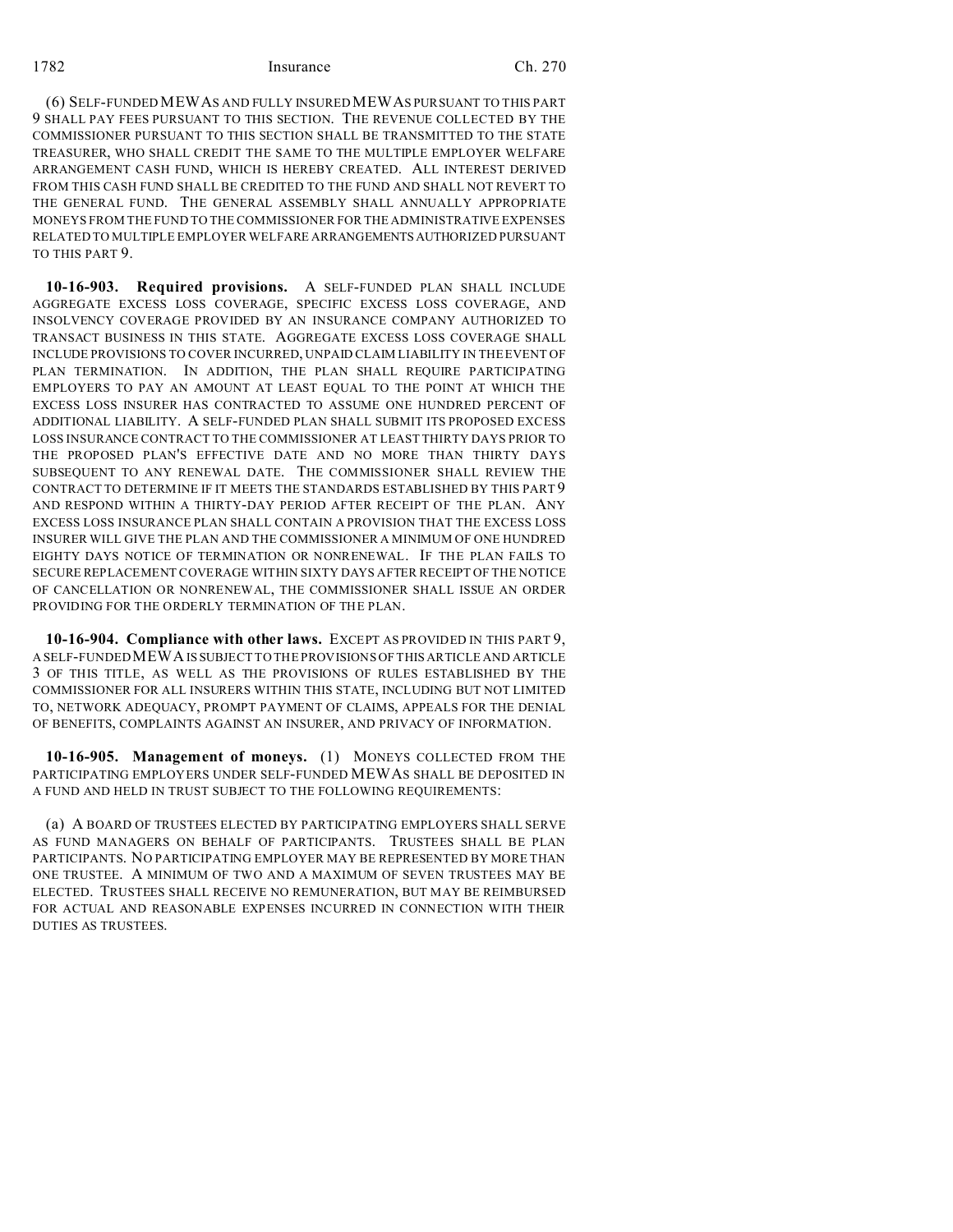(b) EACH TRUSTEE SHALL BE BONDED IN AN AMOUNT NOT LESS THAN ONE HUNDRED THOUSAND DOLLARS NOR AN AMOUNT GREATER THAN FIVE HUNDRED THOUSAND DOLLARS FROM A LICENSED BONDING COMPANY.

(c) INVESTMENT OF MEWA PLAN MONEYS SHALL BE LIMITED TO INVESTMENTS IN SECURITIES OR OTHER INVESTMENTS PERMITTED BY STATE LAW FOR THE INVESTMENT OF ASSETS CONSTITUTING THE LEGAL RESERVES OF A LIFE INSURANCE COMPANY, PURSUANT TO SECTION 10-3-215.

(d) TRUSTEES, ON BEHALF OF THE FUND, SHALL FILE ANNUAL REPORTS WITH THE COMMISSIONER WITHIN THIRTY DAYS IMMEDIATELY FOLLOWING THE END OF EACH CALENDAR YEAR. THE REPORTS SHALL SUMMARIZE THE FINANCIALCONDITION OF THE FUND, ITEMIZE COLLECTION FROM PARTICIPATING EMPLOYERS, AND DETAIL ALL FUND EXPENDITURES.

**10-16-906. Exemption.** ANY MULTIPLE EMPLOYER WELFARE ARRANGEMENT OR MULTIPLE EMPLOYER HEALTH TRUST THAT MEETS THE CRITERIA OF SECTION 10-3-903.5 (7) (a) SHALL BE EXEMPT FROM THE PROVISIONS OF THIS PART 9.

**10-16-907. Prohibited acts - producers - insurers - lack of knowledge no defense.** (1) NO PRODUCER MAY, DIRECTLY OR INDIRECTLY, SOLICIT, ADVERTISE, OR MARKET IN THIS STATE HEALTH BENEFITS OR COVERAGE FROM, OR ACCEPT AN APPLICATION FOR, OR PLACE COVERAGE FOR A PERSON WHO RESIDES IN THIS STATE WITH, A MEWA UNLESS THE MEWA IS AUTHORIZED TO CONDUCT BUSINESS PURSUANT TO THIS PART 9.

(2) NO INSURER MAY SOLICIT OR EFFECT COVERAGE OF, UNDERWRITE FOR, COLLECT CHARGES OR PREMIUMS FOR, ADJUST OR SETTLE CLAIMS OF A RESIDENT OF THIS STATE FOR, OR ENTER INTO ANY AGREEMENT TO PERFORM ANY OF THOSE FUNCTIONS FOR, A MEWA THAT IS NOT AUTHORIZED TO CONDUCT BUSINESS PURSUANT TO THIS PART 9.

(3) AN INSURER THAT ISSUES OR HAS ISSUED ANY INSURANCE COVERAGE TO A MEWA THAT COVERS RESIDENTS OF THIS STATE, INCLUDING, BUT NOT LIMITED TO, SPECIFIC OR EXCESS LOSS COVERAGE, SHALL FILE WITH THE COMMISSIONER THE INFORMATION REQUIRED UNDER SECTION 10-16-908 WITHIN THIRTY DAYS AFTER THE COVERAGE IS ISSUED OR WITHIN THIRTY DAYS AFTER THE DATE THE MEWA FIRST PROVIDES COVERAGE TO A RESIDENT OF THIS STATE, WHICHEVER IS LATER.

(4) LACK OF KNOWLEDGE OR INTENT TO DECEIVE WITH RESPECT TO THE ORGANIZATION OR STATUS OF INSURANCE COVERAGE OF A MEWA IS NOT A DEFENSE TO A VIOLATION OF THIS PART 9.

(5) IF AN ARRANGEMENT HOLDS ITSELF OUT AS A SELF-FUNDED MEWA PURSUANT TO THIS PART 9, IS NOT AUTHORIZED AS SUCH, AND FAILS TO PAY A CLAIM OR LOSS IN THIS STATE WITHIN THE PROVISIONS OF ITS CONTRACT, THE PRODUCER OR INSURER IS LIABLE TO THE INSURED FOR THE FULL AMOUNT OF THE CLAIM OR LOSS.

**10-16-908. Information required to be filed and kept current.** (1) A MEWA SHALL FILE WITH THE COMMISSIONER ALL OF THE FOLLOWING INFORMATION ON A FORM PRESCRIBED BY THE COMMISSIONER: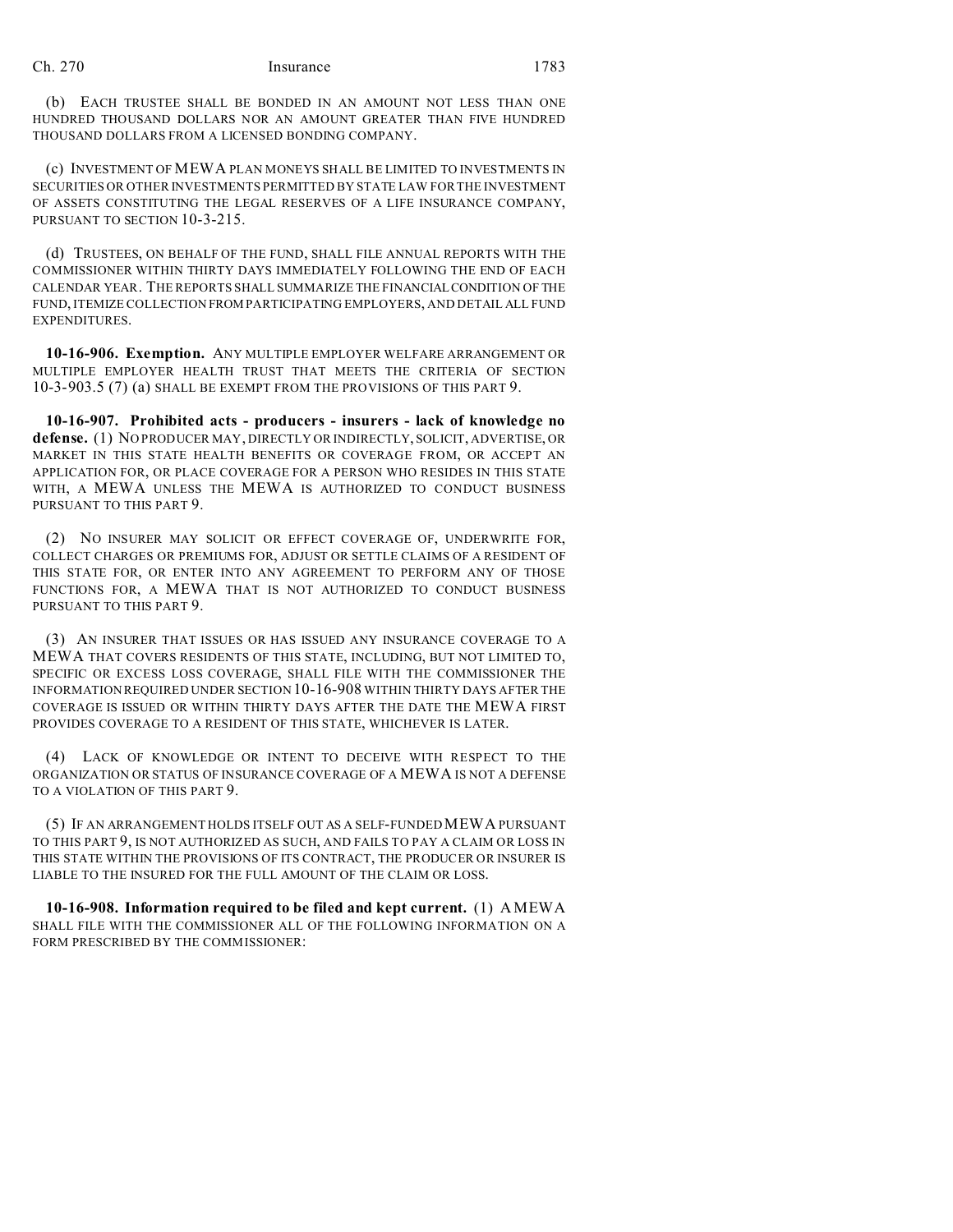(a) A COPY OF THE ORGANIZATIONAL DOCUMENTS OF THE MEWA, INCLUDING THE ARTICLES OF INCORPORATION AND BYLAWS, PARTNERSHIP AGREEMENT, OR TRUST INSTRUMENT;

(b) A COPY OF EACH INSURANCE OR REINSURANCE CONTRACT THAT PURPORTS TO INSURE OR GUARANTEE ALL OR ANY PORTION OF BENEFITS OR COVERAGE OFFERED BY THE MEWA TO A PERSON WHO RESIDES IN THIS STATE;

(c) A COPY OF THE BENEFIT PLAN DESCRIPTION AND OTHER MATERIALS INTENDED TO BE DISTRIBUTED TO POTENTIAL PURCHASERS; AND

(d) THE NAMES AND ADDRESSES OF ALL PERSONS PERFORMING OR EXPECTED TO PERFORM THE FUNCTIONS OF RISK MANAGEMENT, CLAIMS HANDLING, OR ANY OTHER ADMINISTRATIVE FUNCTION OF A MEWA.

(2) A MEWA THAT HAS FILED INFORMATION PURSUANT TO THIS SECTION SHALL AMEND THE FILING WITHIN THIRTY DAYS AFTER THE DATE THE PERSON BECOMES AWARE, OR EXERCISING DUE DILIGENCE SHOULD HAVE BECOME AWARE, OF ANY MATERIAL CHANGE TO THE INFORMATION REQUIRED TO BE FILED. THE AMENDED FILING SHALL ACCURATELY REFLECT THE MATERIAL CHANGE TO THE INFORMATION ORIGINALLY FILED.

**10-16-909. Employer participation.** AN EMPLOYER PARTICIPATING IN A MEWA SHALL CONTINUE HEALTH BENEFIT COVERAGE THROUGH THE TERM OF THE CONTRACT AND SHALL NOT TERMINATE THE CONTRACT EARLY EXCEPT FOR FAILURE OF THE ARRANGEMENT TO PROVIDE HEALTH BENEFIT COVERAGE.

**10-16-910. Repeal.** (1) THIS PART 9 IS REPEALED, EFFECTIVE JULY 1, 2008.

(2) PRIOR TO SUCH REPEAL AND NO LATER THAN OCTOBER 15, 2007, THE DEPARTMENT OF REGULATORY AGENCIES SHALL EVALUATE AND REPORT TO THE GENERAL ASSEMBLY CONCERNING THE FOLLOWING:

(a) THE NUMBER OF PERSONS WHO ARE INSURED THROUGH A MEWA;

(b) THE EFFECT OF ALLOWING MEWAS TO OFFER HEALTH BENEFIT COVERAGE TO EMPLOYERS IN THE INSURANCE MARKET IN COLORADO;

(c) THE COST OF PREMIUMS FOR A MEWA COMPARED TO OTHER GROUP INSURANCE; AND

(d) ANY OTHER FACTORS DEEMED NECESSARY BY THE DIVISION.

**SECTION 15.** 10-3-903 (2), Colorado Revised Statutes, is amended BY THE ADDITION OF A NEW PARAGRAPH to read:

**10-3-903. Definition of transacting insurance business.** (2) The provisions of this section do not apply to:

(k) PARTICIPATION IN A DIRECT PROVIDER CONTRACTING PILOT PROGRAM PURSUANT TO SECTION 26-4-127, C.R.S.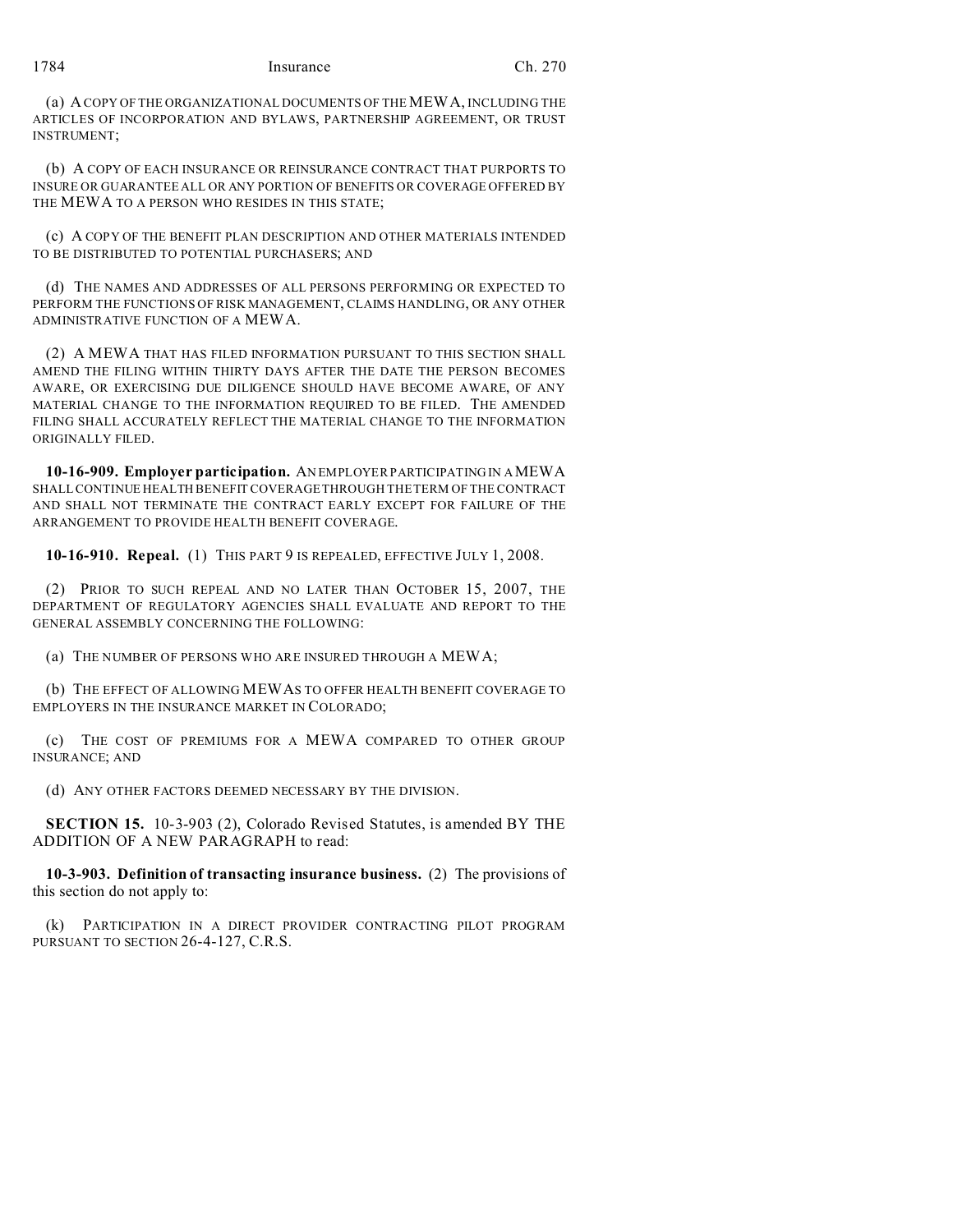**SECTION 16.** Part 1 of article 16 of title 10, Colorado Revised Statutes, is amended BY THE ADDITION OF A NEW SECTION to read:

**10-16-126. Coinsurance and deductibles.** A CARRIER SUBJECT TO THE PROVISIONS OF PARTS 2, 3, AND 4 OF THIS ARTICLE MAY OFFER ONE OR MORE HEALTH COVERAGE PLANS THAT CONTAIN DEDUCTIBLES OR COINSURANCE WITHOUT ANY LIMITATION OR RESTRICTION ON THE MAXIMUM OUT-OF-POCKET PAYABLE BY THE INSURED.

**SECTION 17. Repeal.** Part 8 of article 16 of title 10, Colorado Revised Statutes, is repealed.

**SECTION 18.** 10-16-423, Colorado Revised Statutes, is amended to read:

**10-16-423. Confidentiality of health information.** Any data or information pertaining to the diagnosis, treatment, or health of any enrollee or applicant obtained from such person or from any provider by any health maintenance organization shall be held in confidence and shall not be disclosed to any person except to the extent that it may be necessary to carry out the purposes of part 1 of this article or this part 4; or upon the express consent of the enrollee or applicant; or pursuant to statute or court order for the production of evidence or the discovery thereof; or in the event of claim or litigation between such person and the health maintenance organization wherein such data or information is pertinent; OR AS OTHERWISE REQUIRED OR PERMITTED BY STATE OR FEDERAL LAW. A health maintenance organization shall be entitled to claim any statutory privileges against such disclosure which THAT the provider, who furnished such information to the health maintenance organization, is entitled to claim.

**SECTION 19.** 26-4-127 (1), Colorado Revised Statutes, is amended, and the said 26-4-127 is further amended BY THE ADDITION OF A NEW SUBSECTION, to read:

**26-4-127. Direct contracting with providers - legislative declaration.** (1) The general assembly hereby finds, determines, and declares that costs associated with providing medical assistance to recipients have increased substantially due in part to increased costs of health care services and higher utilization rates. These cost pressures have been most dramatically demonstrated in the southern area of the state. Therefore, the general assembly finds, determines, and declares that  $\alpha$  pilot program PROGRAMS should be created to evaluate whether a provider may contract directly with the state department for the provision of services to recipients.

(2.5) THE STATE DEPARTMENT IS AUTHORIZED TO CONTRACT DIRECTLY WITH ANY PROVIDER WHO IS ABLE TO PROVIDE A COST-EFFECTIVE AND QUALITY HEALTH CARE SYSTEM THROUGH A CAPITATED PARTIAL RISK PROGRAM ON A PER MEMBER PER MONTH BASIS OR THROUGH ANY OTHER FINANCIAL ARRANGEMENT WITH THE DEPARTMENT WHERE THE PROVIDER MANAGES THE HEALTH CARE AVAILABLE TO THE RECIPIENTS AND SHARES WITH THE STATE DEPARTMENT THE SAVINGS ASSOCIATED WITH MANAGEMENT OF SUCH HEALTH CARE.

**SECTION 20.** 18-4-412, Colorado Revised Statutes, is amended BY THE ADDITION OF A NEW SUBSECTION to read: